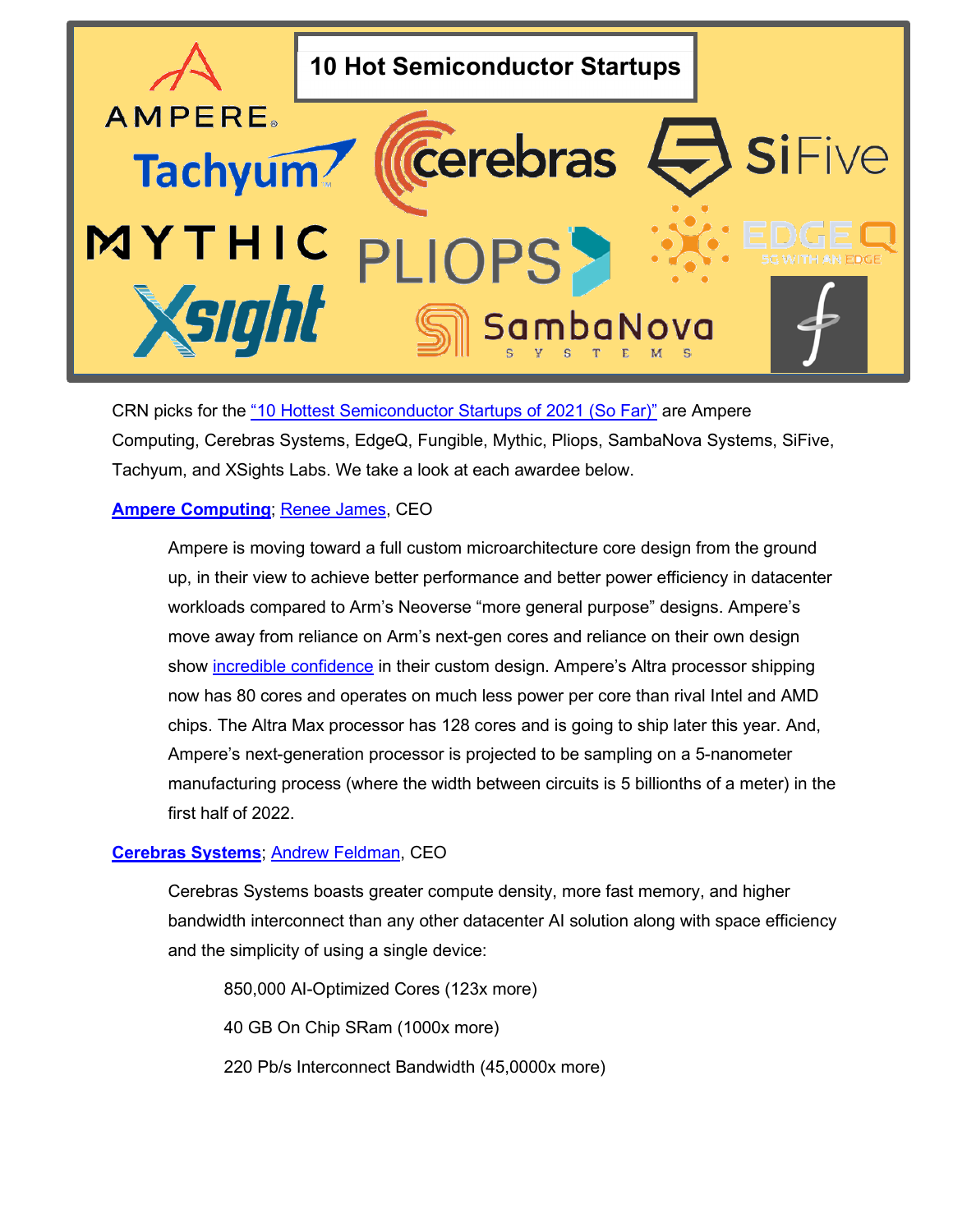### 20 OB/s Memory Bandwidth (12,800 more)



Of particular interest, is their commitment to correcting errors related to lack of, and/or, errors in [normalization for training neural networks.](https://cerebras.net/blog/neurips-2019-online-normalization-for-training-neural-networks/) Online Normalization uses moving average statistics on the forward and backward pass and adds layer scaling (Figure 1) to guard against the effects of errors in the statistical estimates. Layer scaling divides out the root mean square (RMS) of the activation vector across all features to prevent exponential growth of activation magnitudes. Activation Clamping is an improvement over the original layer scaling that performs equally well with the added benefit of being less computationally expensive.

Figure 1: Online Normalization with layer scaling. The incoming feature is represented as  $x$ ,  $\mu$  and  $\sigma$  are the moving average mean and standard deviation, and  $y$  is the normalized feature. The feature  $z$  is the output of Online Normalization. Activation vectors across all features are represented by  $\{x\},$   $\{y\},$  and  $\{z\}$ . Layer scaling introduces a cross-feature dependence by dividing out the RMS of  $\{y\}$ . Trainable bias and scale are excluded for simplicity.

Layer scaling helps stabilize training by eliminating the compounding of estimation errors. Left unchecked, these estimation errors can lead to the exponential growth of activation magnitudes across layers [1]. We propose simply clamping activations to stabilize training. Activation clamping can be expressed as:<br> $z = \text{clamp}(y; c) = \text{min}(\text{max}(-c, y), c)$ 

where activations are constrained to the range . A statistically motivated setting for the clamping hyperparameter can be argued given the definition of normalization. The output of the affine norm  $y$  should be zero mean unit variance. Assuming a Gaussian distribution, the chances of activations being outside of a few standard deviations shrink at the rate of the complementary error function.<sup>1</sup>

Online Normalization with activation clamping is depicted in Figure 2. If the statistical estimates of Online Normalization are accurate, clamping does nothing to the activation; clamping only modifies activations when there is a large error in the statistical estimates. Furthermore, as the network asymptotically nears convergence and the learning rate is annealed, the error in the statistical estimates approaches zero. For inference, clamping can be removed from Online Normalization.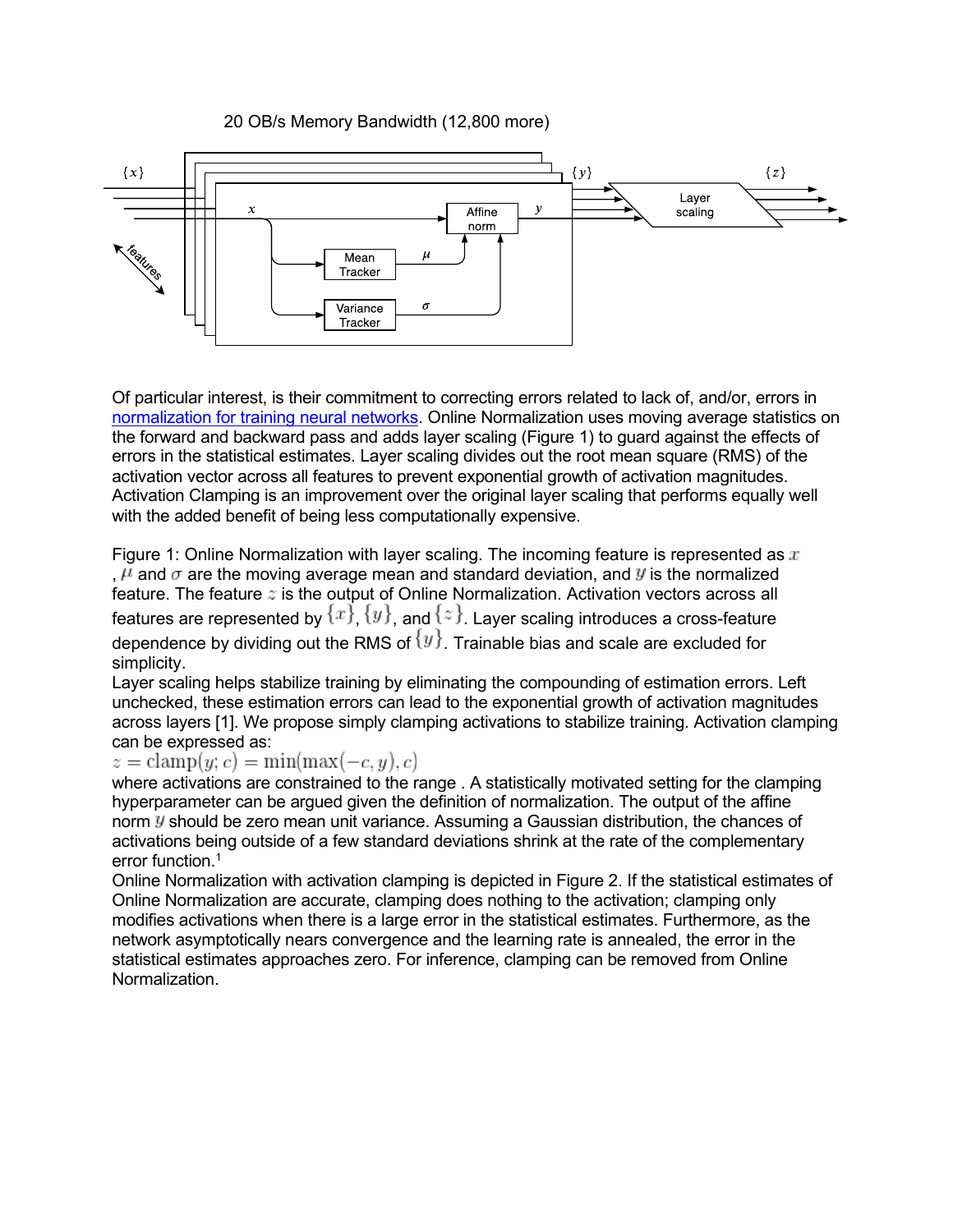

Figure 2: Online Normalization with activation clamping. Adaptive bias and gain excluded for simplicity.



While ML practitioners have differing ideas about normalization, it is generally undisputed that it does, in fact, accelerate neural network training. Normalization, as defined by [1], is a process that [z-scores](https://www.statisticshowto.datasciencecentral.com/probability-and-statistics/z-score/%7D) data by subtracting out the distribution mean and dividing out the distribution standard deviation. Without normalization neural networks are functions of their inputs.

### **[EdgeQ](https://edgeq.io/)**, [Vinay Ravuri,](https://www.linkedin.com/in/vinayravuri/) CEO

"Our vision at EdgeQ has always been about implementing 5G in a format that is accessible, consumable, and intuitive for our customers. EdgeQ is not only the first company to converge both 5G and AI on a single chip for wireless infrastructure, but we are also able to make those capabilities available in a SaaS model. This fundamentally reduces the initial capex investment required for 5G, thereby removing both technical and economic barriers of 5G adaptation at greenfield enterprises," said Vinay Ravuri, CEO and Founder, EdgeQ. "This pay-as-you-go model ensures that the evolving demands of the market can leverage the full fluidity and elasticity of EdgeQ's 5G-as-a-Service product."

### **[Fungible](https://www.fungible.com/)**; [Pradeep Sindhu,](https://www.linkedin.com/in/pradeep-sindhu-889645a2/) CEO

The Fungible Data Center process to pool and deploy resources with greater flexibility:

Hyperdisaggregate your infrastructure into fluid pools of storage, compute (CPU, GPU) and network enabled by the Fungible DPU.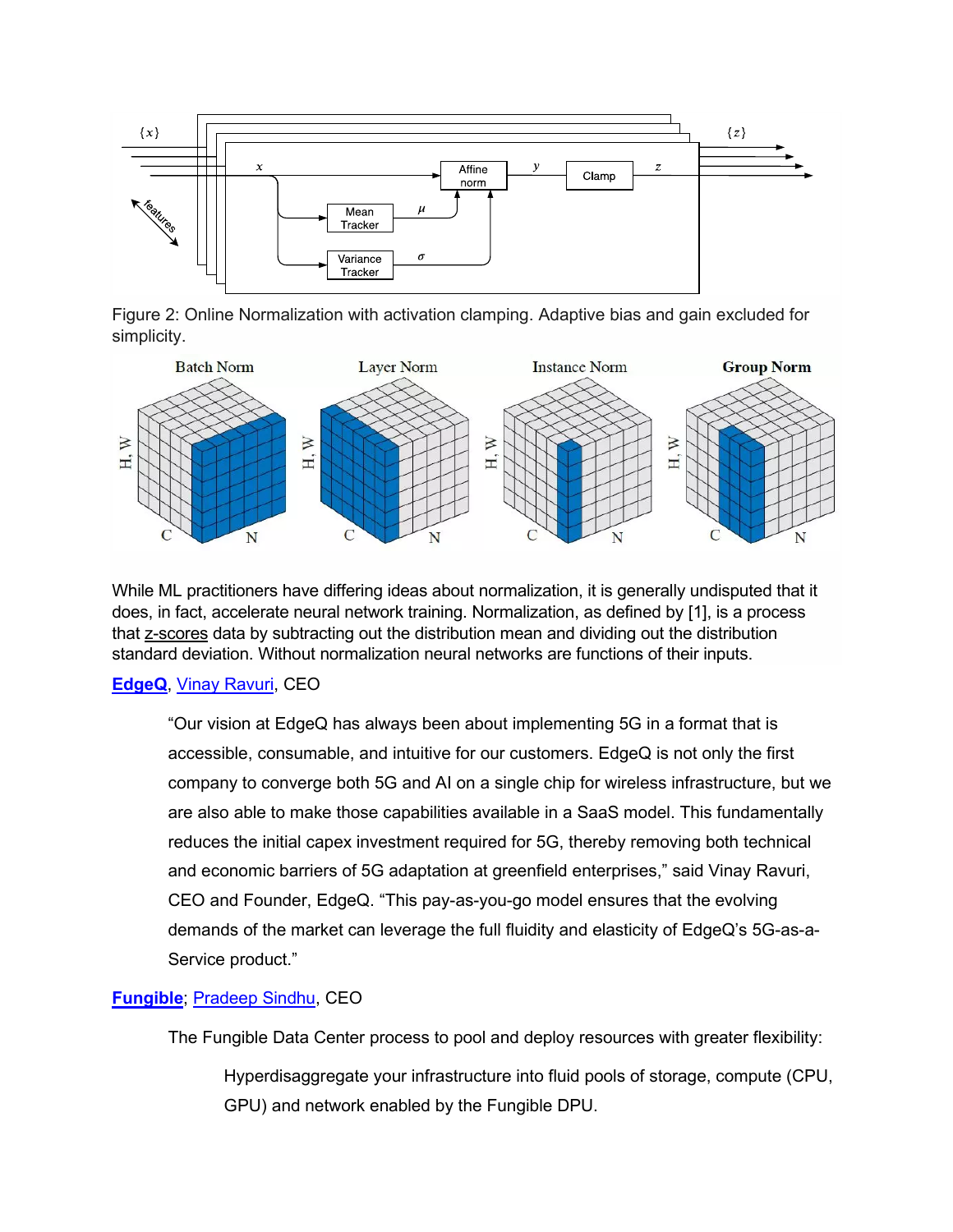Compose or recompose bare-metal servers with required compute, storage, and network on the fly.

Deploy your favorite applications using templates from the marketplace.

Consolidate and host your datacenter applications on the same platform.

### **[Mythic](https://www.mythic-ai.com/)**; [Mike Henry,](https://www.linkedin.com/in/mike-p-henry/?originalSubdomain=au) CEO

Mythic's approach centers on solving some of the basic, but significant, obstacles to AI use today:

Mythic Analog Matrix Processors (Mythic AMP™) offer huge advantages in power, performance, and cost. They lower the barriers to innovation, making it vastly easier and more cost-effective to create powerful Edge AI solutions. Mythic AMPs leverage analog computing by performing the calculations required for inference of deep neural networks inside a dense flash-memory array. This represents a significant advantage over typical digital architectures. With Mythic's integrated development environment, AI developers can quickly deploy even the most sophisticated deep neural networks, confident that they will perform effectively – from the data center to the edge device.

### **[Pliops](https://pliops.com/)**; [Uri Beitler,](https://www.linkedin.com/in/uri-beitler-7667312a/?originalSubdomain=il) CEO

Pliops Storage Processor highlights: Enables data centers to access data up to one hundred times faster with one-tenth of the computational load and power consumption • Provides better storage scalability, longer-lasting NVMe SSDs, and more efficient CPU utilization • Increases data stored on SSDs by up to 6x through optimal space reduction and higher SSD utilization  $\cdot$ Offloads the computational load required for cloud databases and software-defined storage • Increases throughput of cloud databases such as MySQL and Redis by up to ten times, while

cutting the compute load by 80% and network traffic up to 99% • Reduces load latencies by three orders of magnitude and mixed read/write latencies by two orders of magnitude • Easy deployment as a low-profile PCIe card or cloud-based service.

**62X KV 10Ps / Core** 

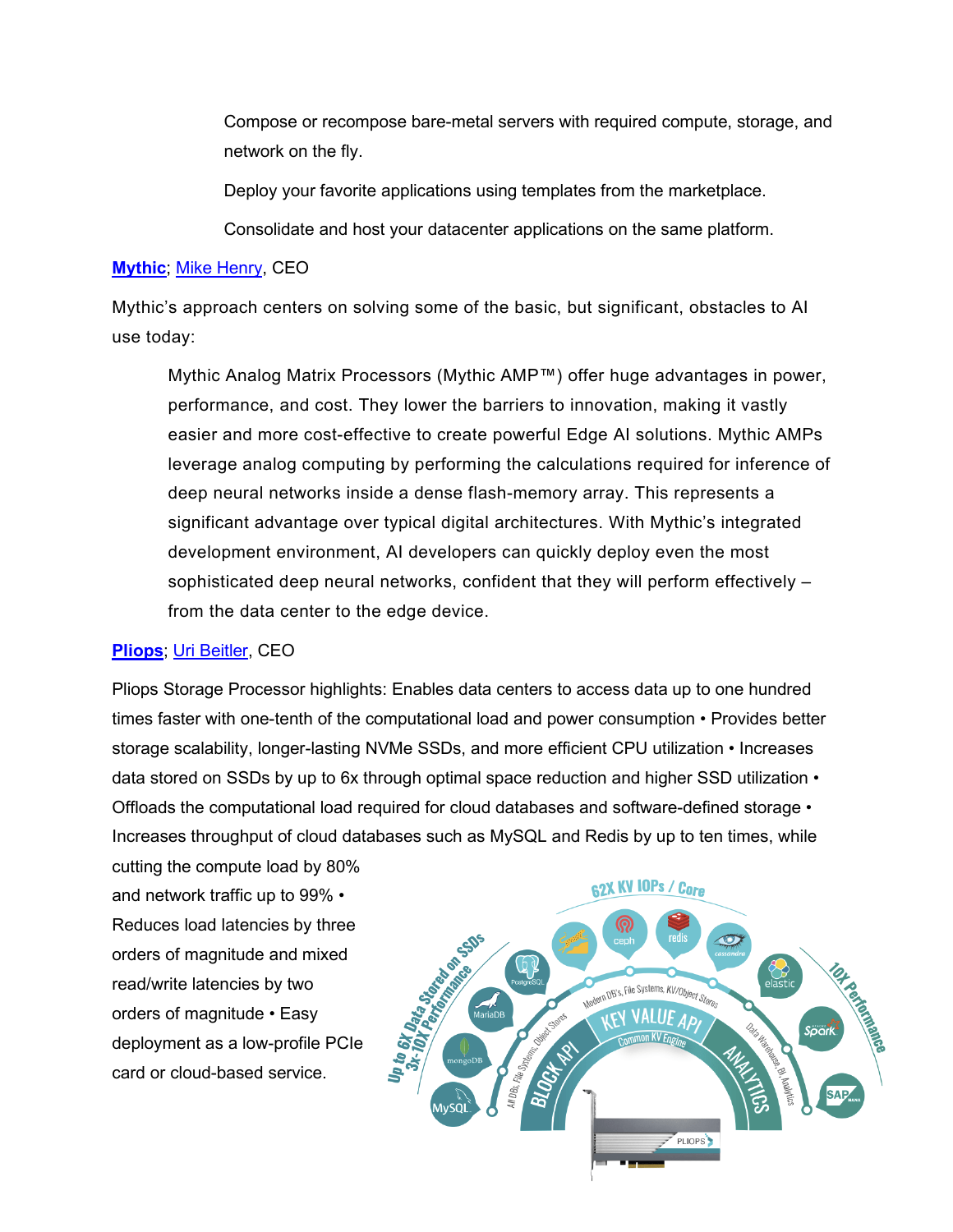#### **[SambaNova](https://sambanova.ai/press/sambanova-systems-ushers-in-new-era-of-computing-with-availability-of-sambanova-datascale-built-for-ai/) Systems**; [Rodrigo Liang,](https://www.linkedin.com/in/rodrigo-liang-2a47b95/) CEO

SambaNova DataScale lauds ["world record-breaking performance metrics"](https://sambanova.ai/press/sambanova-systems-ushers-in-new-era-of-computing-with-availability-of-sambanova-datascale-built-for-ai/) at multi-rack scale when compared to the latest A100 GPUs in four key areas as follows:

1) Performance: World record DLRM inference 7x better throughput and latency than A100. World record BERT-Large training 1.4x faster than DGX A100 systems; 2) Accuracy: World record state of the art accuracy of 90.23% out-of-the-box for high-resolution computer vision compared to DGX A100 systems. World record state-of-the-art accuracy of 80.46% for DLRM recommendation engines compared to NVIDIA A100 GPUs; 3) Scale: World record BERT-Large training and state-of-the-art accuracy at multi-rack scale; 4) Ease of Use: From loading dock to data center, SambaNova DataScale quickly and easily integrates into any existing infrastructure running customer workloads in about 45 minutes. Download thousands of pretrained Hugging Face Transformer models in seconds on SambaNova DataScale at state-ofthe-art accuracy with no code changes required.

#### **[SiFive](https://www.sifive.com/)**; [Patrick Little,](https://www.linkedin.com/in/patrickwlittle/) CEO

SiFive is providing an open-source alternative to Arm's CPU design business with core designs and custom silicon solutions for AI, high-performance computing and other growing markets based on the open and free RISC-V instruction set architecture. The San Mateo, Calif.-based startup has recently received takeover interest from multiple parties, including Intel, which has [reportedly](https://www.crn.com/news/components-peripherals/intel-seeks-to-buy-arm-rival-sifive-for-2b-report) offered \$2 billion to acquire the startup. Before the reported takeover interest, SiFive announced that Intel's new foundry business, Intel Foundry Services, will manufacture processors using SiFive's processor designs. Last August, the startup raised a \$61M Series E funding round led by SK Hynix, with participation from several other investors, including Western Digital Capital, Qualcomm Ventures and Intel Capital. A month later, the company appointed former Qualcomm executive Patrick Little as its new CEO.

### **[Tachyum](https://www.tachyum.com/)**; [Radoslav Danilak,](https://www.linkedin.com/in/rado-danilak-9582a41/) CEO

[Tachyum Prodigy](https://www.tachyum.com/media/press-releases/2021/06/22/tachyum-touts-value-proposition-of-prodigy-universal-processor-at-isc-2021/) is lauded as "the world's first Universal Processor"-

Tachyum's Prodigy processor can run HPC applications, convolutional AI, explainable AI, general AI, bio AI, and spiking neural networks, plus normal data center workloads, on a single homogeneous processor platform, using existing standard programming models. Without Prodigy, hyperscale data centers must use a combination of CPU,